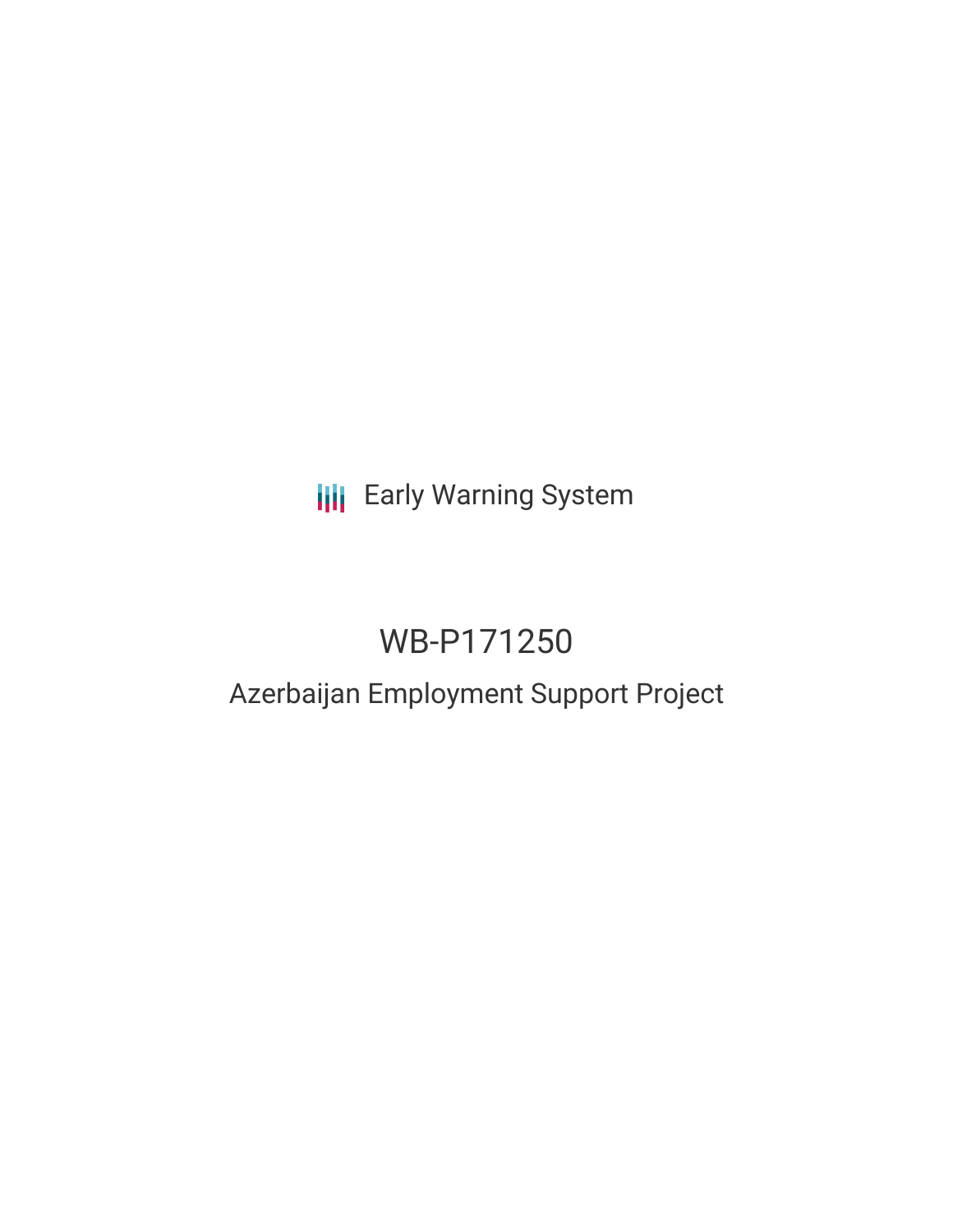

#### **Quick Facts**

| <b>Countries</b>               | Azerbaijan             |
|--------------------------------|------------------------|
| <b>Financial Institutions</b>  | World Bank (WB)        |
| <b>Status</b>                  | Proposed               |
| <b>Bank Risk Rating</b>        | B                      |
| <b>Voting Date</b>             | 2020-03-19             |
| <b>Borrower</b>                | Republic of Azerbaijan |
| <b>Sectors</b>                 | Law and Government     |
| <b>Investment Type(s)</b>      | Loan                   |
| <b>Investment Amount (USD)</b> | \$100.00 million       |
| <b>Project Cost (USD)</b>      | \$100.00 million       |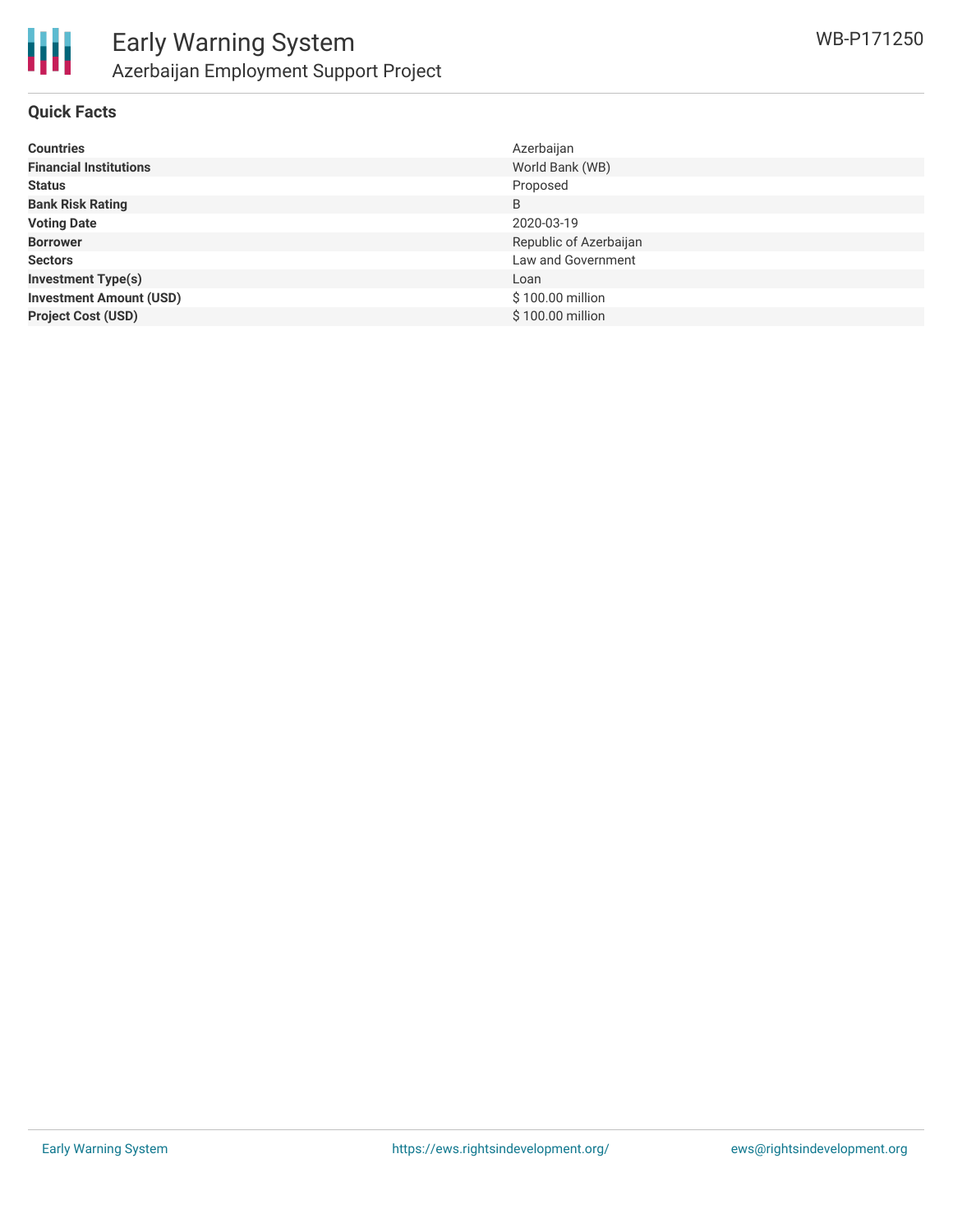

#### **Project Description**

According to the Bank's Project Information Document, this project aims to improve the access of vulnerable people to selfemployment and income generating opportunities in Azerbaijan. This will entail three components:

1. Improving the design and implementation of the existing Self-Employment Programme based on international evidence, best practices and local labour market conditions

- 2. Increasing the quality of job assistance and intermediation services
- 3. Administrative record keeping, which will ideally be publicly available

No project information on Bank's website at time of update.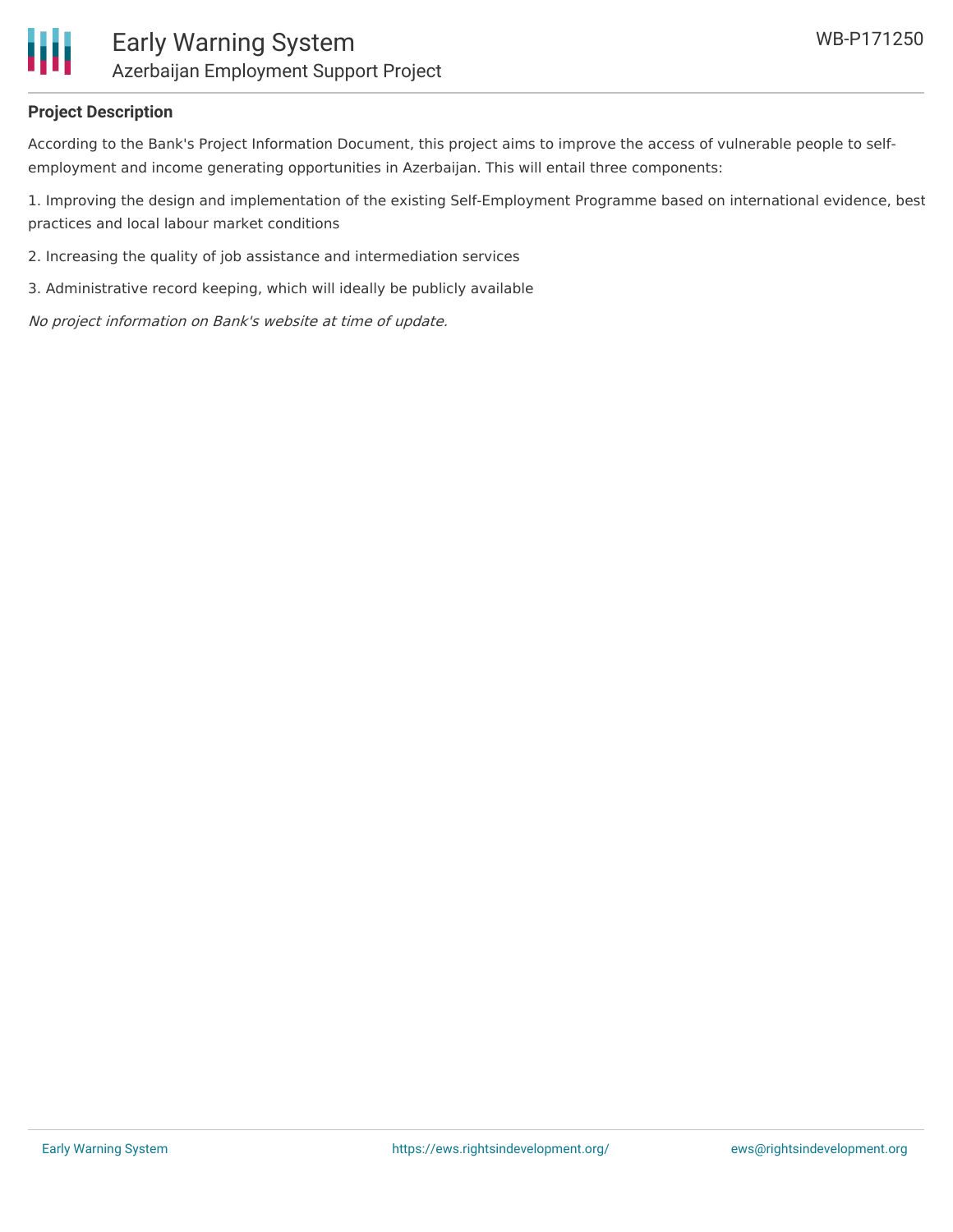

### **Investment Description**

World Bank (WB)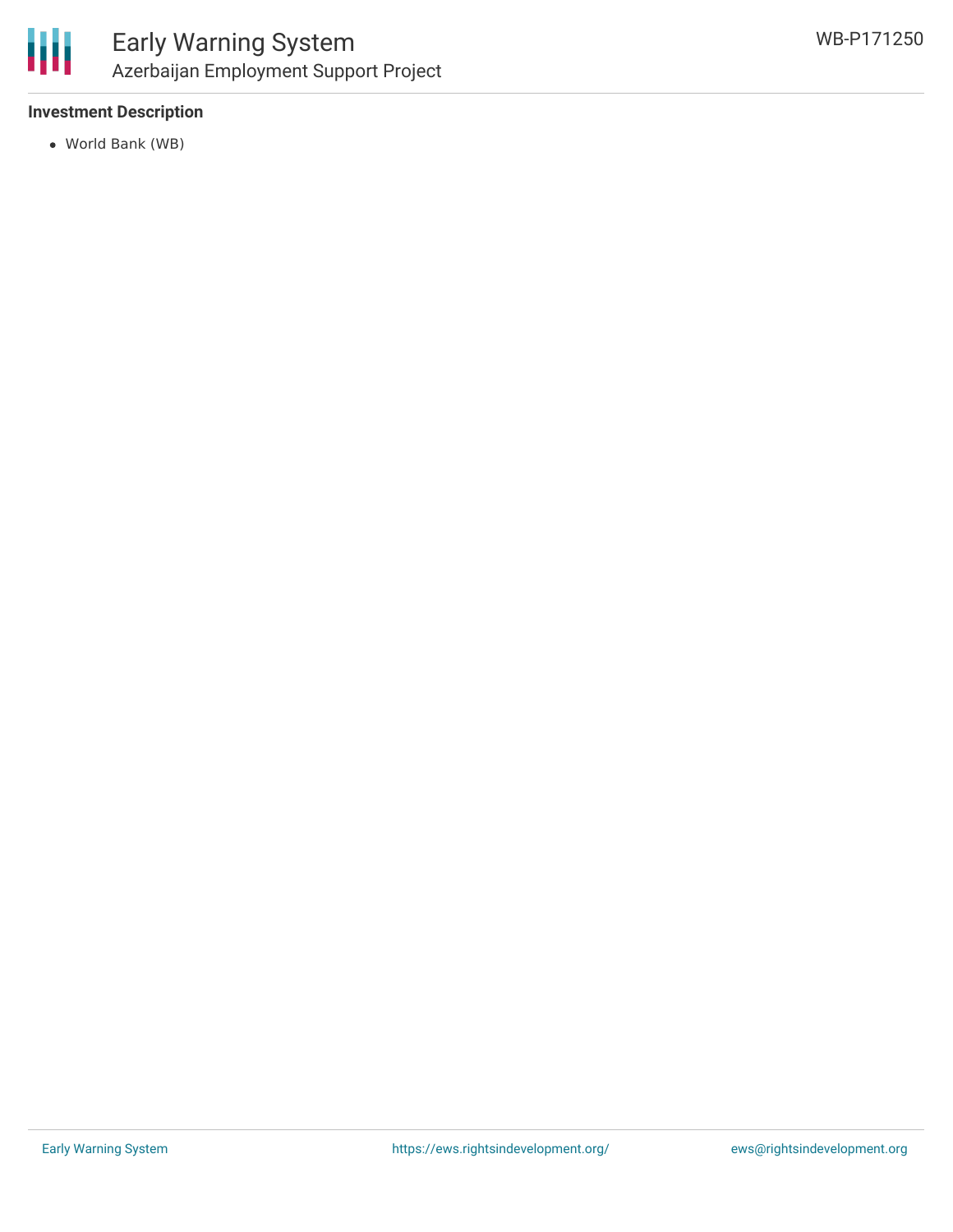

#### **Contact Information**

#### **Implementing Agencies**

Ministry of Labor and Social Protection of the Population (MLSPP). Fuad Musayev; General Director of State Employment Services. [fuad.musayev@mlspp.gov.az](mailto:fuad.musayev@mlspp.gov.az)

Elnur Suleymanov; Director of Employment Policy. [elnur.suleymanov@mlspp.gov.az](mailto:elnur.suleymanov@mlspp.gov.az)

#### **ACCOUNTABILITY MECHANISM OF WORLD BANK**

The World Bank Inspection Panel is the independent complaint mechanism and fact-finding body for people who believe they are likely to be, or have been, adversely affected by a World Bank-financed project. If you submit a complaint to the Inspection Panel, they may investigate to assess whether the World Bank is following its own policies and procedures for preventing harm to people or the environment. You can contact the Inspection Panel or submit a complaint by emailing ipanel@worldbank.org. You can learn more about the Inspection Panel and how to file a complaint at:

http://ewebapps.worldbank.org/apps/ip/Pages/Home.aspx.